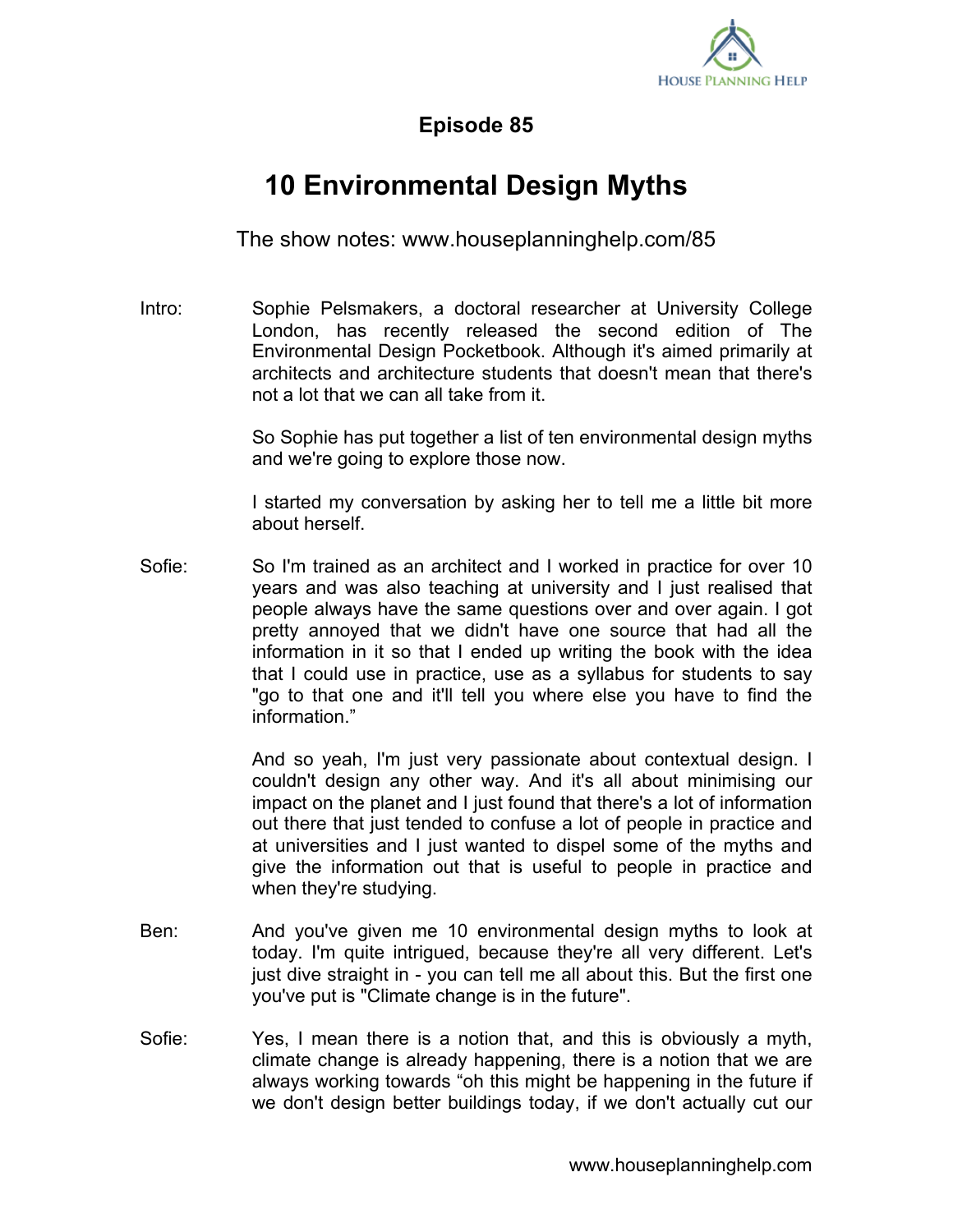

energy use, if we don't actually at all the kind of industry levels cut our carbon emissions." And actually what's happening is that climate change is already here.

If you look at some of the data from the Met Office, from NASA, all the warmest years have all been in the last decade. The warmest summers have all been in the last decade. Again 2014 was considered the warmest year globally on record and of course last year we had mega floods in the UK so we are already witnessing some of these predictions that have been made 10 and 20 years ago about more extreme weather events, greater occurrence of hot summers, greater storms and for example and also these flood events are associated with it so this notion that we're designing for this distant future is actually really wrong.

We're already facing some of that and of course it's only going to increase either in intensity or in occurrence. I do think that makes a big difference to how we approach our clients or how we inform our clients and the public about what is happening, but also our own duty as designers. How do we make sure that buildings that we know will be standing by 2050/2080 still perform up to the standard that they were designed for and that they're fit for purpose? And I think that's a very interesting question academically but a very pertinent one from a social point of view and a cultural point of view. We need to have buildings that are safe to be occupied then and not to be demolished further down the line.

- Ben: Unless they were designed to be demolished. Could that be another approach to it?
- Sofie: I mean yes, there's quite a lot of work going on sort of design for deconstruction. So that means that if they need to be demolished that components can actually be reclaimed, recycled or reused again, but still none of that is ideal. Ideally we actually design buildings that either take into account the future change in climate or that can actually be adapted further along the line in the future.

And my view is that a lot of the issues that we need to do today for say for our climate in the UK which tends to be cold winters, we have to minimise heat loss from the building fabric. That those strategies that we need which is good insulation, super-insulation I would call it, good airtightness, they're the same strategies that you need to reduce overheating in summer. Now of course you then have to make sure that that is alongside solar design and solar shading.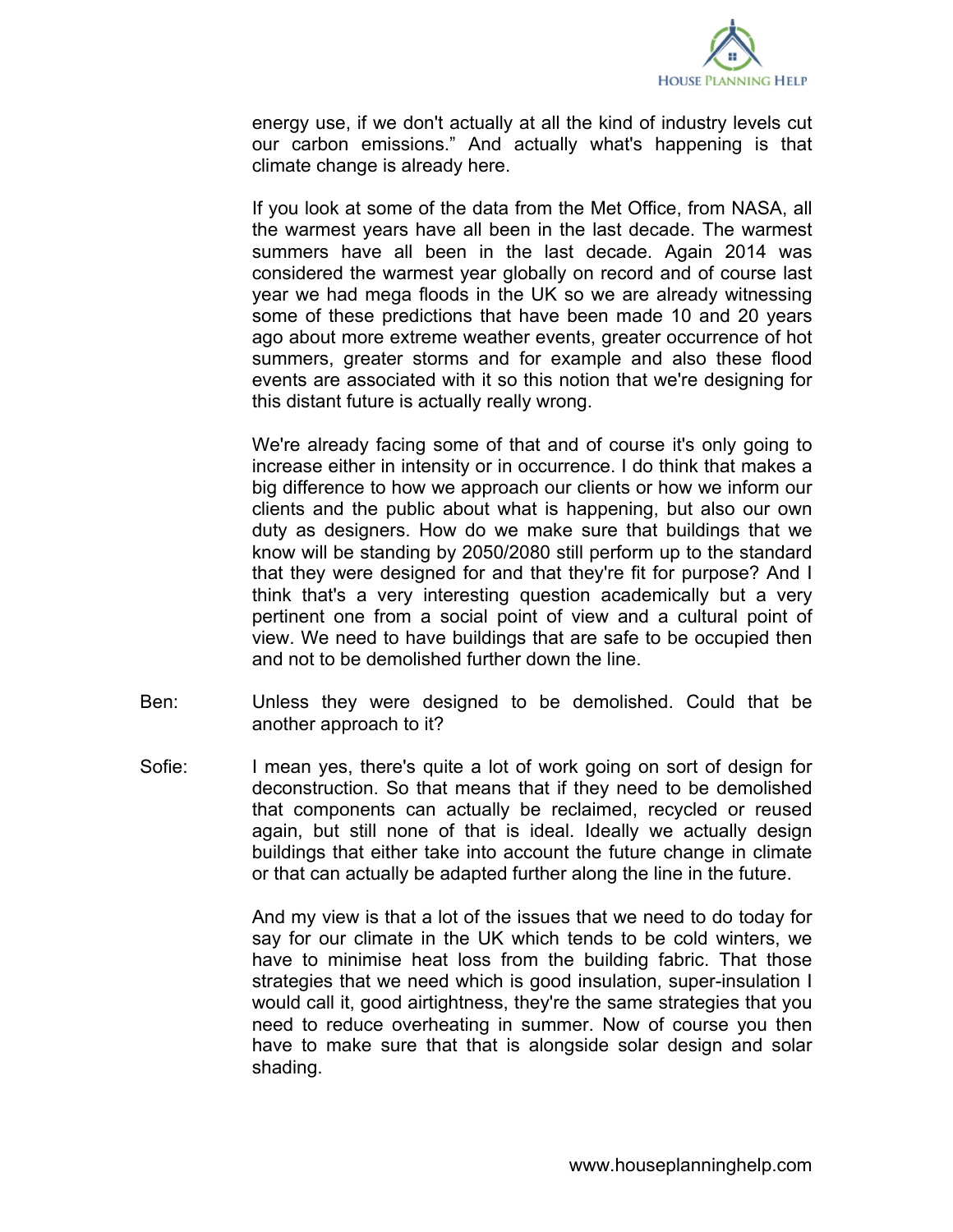

I always get worked up when people say "it's well-insulated buildings that overheat", when ultimately it's not well-insulated, or insulation, that makes buildings overheat, it's a well-insulated building with bad solar design, where too much sun comes in in the summer and there's no solar shading opportunities. Now some of that can already be designed for today for particularly these sort of events that will occur more often in these hot summers, but also to allow for that to be added in the future.

- Ben: Looking at these points on your list as well, are we saying that a lot of designers, architects, aren't really taking this in? For example, if we move onto the next one, "What if global warming is not as bad as predicted"?
- Sofie: Well I'll take the first part. I do think that there is actually the good architects are taking this into account and are very aware of it and it's part of how they design. And I do think Bill Gething's book "Designing for a Changing Climate" I think it's called, is quite seminal in that. Because this TSB (Technology Strategy Board) project funded architects and engineers to look at how can you include some of this, how can you model some of that. And it sort of, you can use already existing models and data that we have and future climate data to actually see how the building might perform and it's sort of this robustness check if you like.

It doesn't mean that this is what will happen in reality, in the long term, but it does give you a good view of what does happen or might happen when this building is facing very different environmental conditions and that's actually very telling and I know that a lot of the good architects are doing some of that work behind the scenes.

Unfortunately clients are reluctant often to pay for that, because it is extra work, there should be extra fees involved in that, and so that there is an issue there. But I think we need to remind ourselves about this aspect of global warming. If it's not as bad as predicted, so if it is as bad, global warming, climate change as we think it is, then we might see fewer winter deaths from cold, but we probably will get greater summer deaths from overheating and stress on the human body and from buildings, living and working in buildings that are actually not fit for purpose in those conditions in the UK unless we adapt them.

So actually currently it seems that the offset in health issues from fewer issues in winter is not going to help us from summers so there are these issues that we're facing. Likewise, flooding will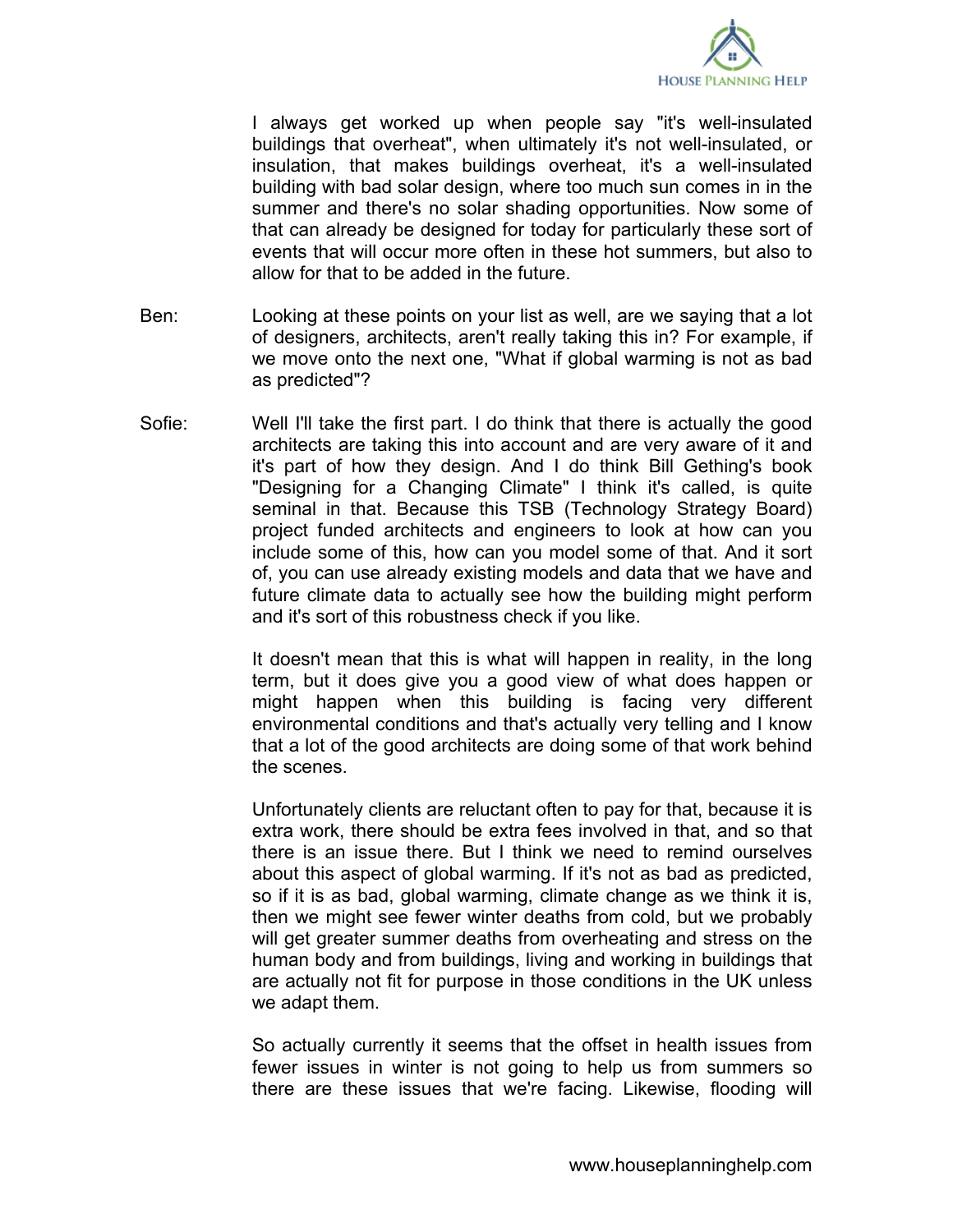

cause billions of pounds in economic losses and buildings are flooded let alone personal losses and psychological impacts on people when that happens and then of course health impacts as well so we can't really put numbers on that.

And my take always is if we're wrong about climate change, if things aren't going to be as dire as predicted, I mean I'm hoping this is the case because currently we're not doing enough to avert it and we're not doing enough to adapt our buildings. But if that is the case then really what is the worst that can happen? Well, then we've actually designed buildings that are decent, good, perform, function in this climate and in any future. And we've basically made a better world and better buildings for everyone at any time, for no reason, but that's still a good outcome I would say, so I think there is no losses there from adapting buildings and designing good buildings with the future in mind, and in a way the worst case future in mind.

- Ben: Let's move on to the third point. We've touched on this on a topic before, but you've put "Green roofs - are they green, right?"
- Sofie: Well, there is a fashion at the moment whereby, and also a demand from client, whereby if a building looks green, for example it's got renewables on it, green roofs, green walls which is one of the other myths I've got in here, that it must be green, right? And my point is that actually it depends what kind of green roof and in which part of the country and how well shaded or protected or unshaded it is in that part of the country.

And so it comes back to this issue that one solution or one technique isn't necessarily suitable for all the situations in different regions in the UK or across Europe. And particularly with green roofs you've got extensive very thin roofs that you can't walk on where usually the sedum is imported from places like Germany. If it isn't you need to actually order the materials, the sedum, well in advance to get it locally, something like 18 months, so you can reduce its environmental impact, but there is an environmental impact associated with this because a lot of it is imported. And then if you place these thin roofs for example in the south east of England in one of these drought periods, you will just have the sedum die off. And then clients are not happy and people are starting to look at replacing them which is additional costs and again additional embodied energy from these plants that you basically were slowly killing by putting them in the wrong position.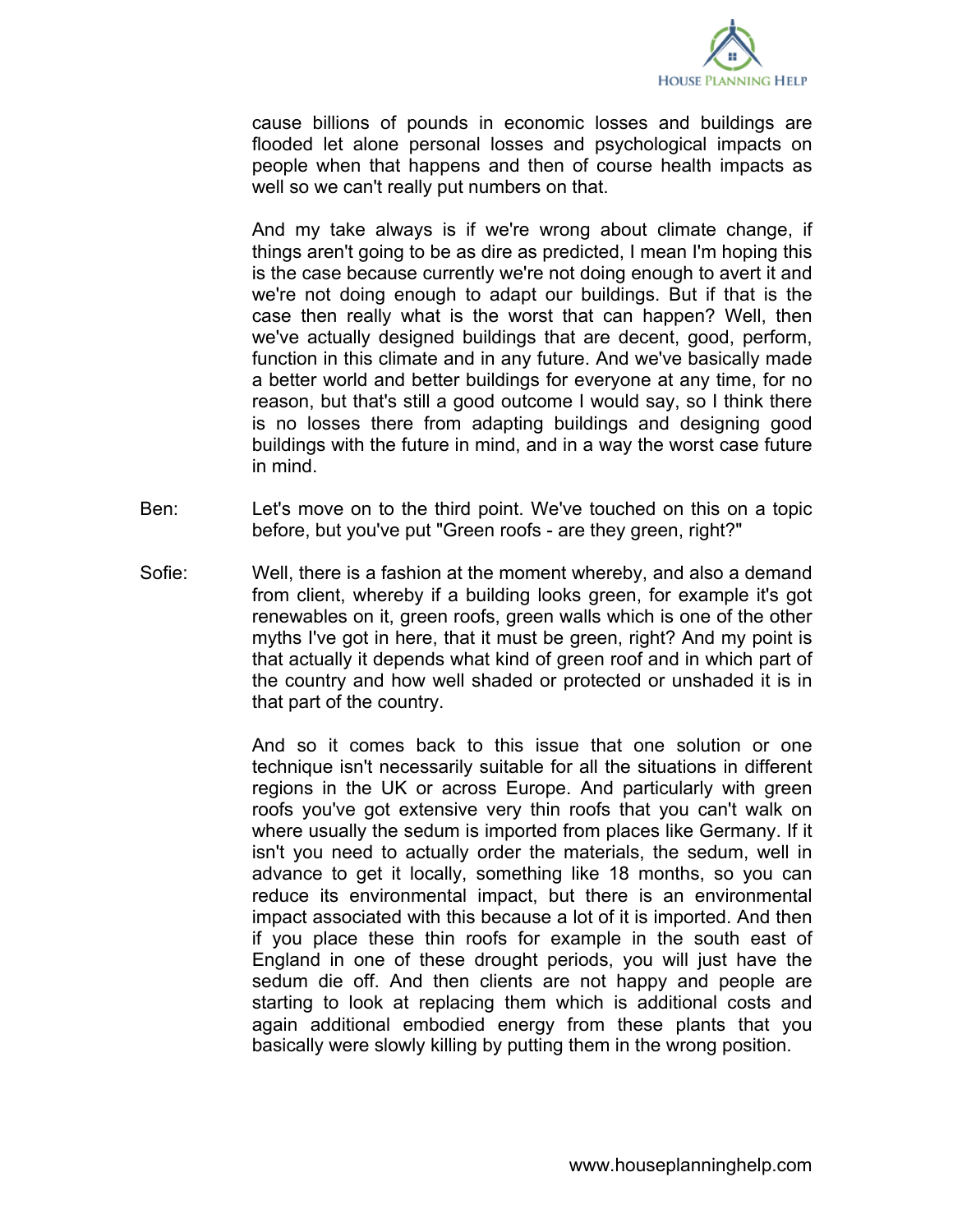

So really it depends on what kind of green roof you put where. For example in the South East you're much better putting in deeper intensive roofs or biodiverse and brown roofs where local plants can grow and there's a thicker layer of soil so that it can absorb more water and hold more water in cases of drought. Of course you can still collect rainwater from these roofs and you can argue that in areas, drier areas of the UK that perhaps you don't want that to be retained at the roof but you want it to be going back into the geological cycle, so there's other issues there as well. So it's not as simple as it seems basically, and we need to be more careful about how we apply these systems across buildings.

- Ben: Nothing is as simple as it seems! Are you linking these two together a bit because green walls is something that I've never looked at? I like the feel of it but tell us what's wrong. Is it just because we're talking about something that's vertical that really just shouldn't be vertical?
- Sofie: Well you've got again different kinds of green walls and I do agree with you there's something really nice, particularly in built up areas, to have greenery that we can touch and we're close to. The problem with the green wall systems that are currently quite fashionable and are used a lot are vertical systems, or I should maybe say horizontal systems because they require the roots of the plants to grow horizontally, they get put into small pockets of woollen kind of fabric, and what we then have is that we have a massive amount of energy gets used to circulate water and nutrients around these plants to feed them. And this is pretty much 24/7.

Now a lot of these systems that I've looked at they've failed. They've failed because the system is either not maintained, so the plants don't get watered or don't get the nutrients they need, which then means the plants die, or they're in very exposed areas, along rivers for example in Paris. Some of the plants are also tropical, imported from thousands of miles away across the world, and so none of them are really suitable to grow in those conditions, which means we're then forever spending money and resources and energy to keep them alive and if they die to replace them. It just seems insane when we should just be growing plants from the ground up, along trellising or along buildings and this can also be done beautifully. It's just that we won't get an instant green wall. It will take time for these plants to grow up and find their way but it's a much more robust way of doing it.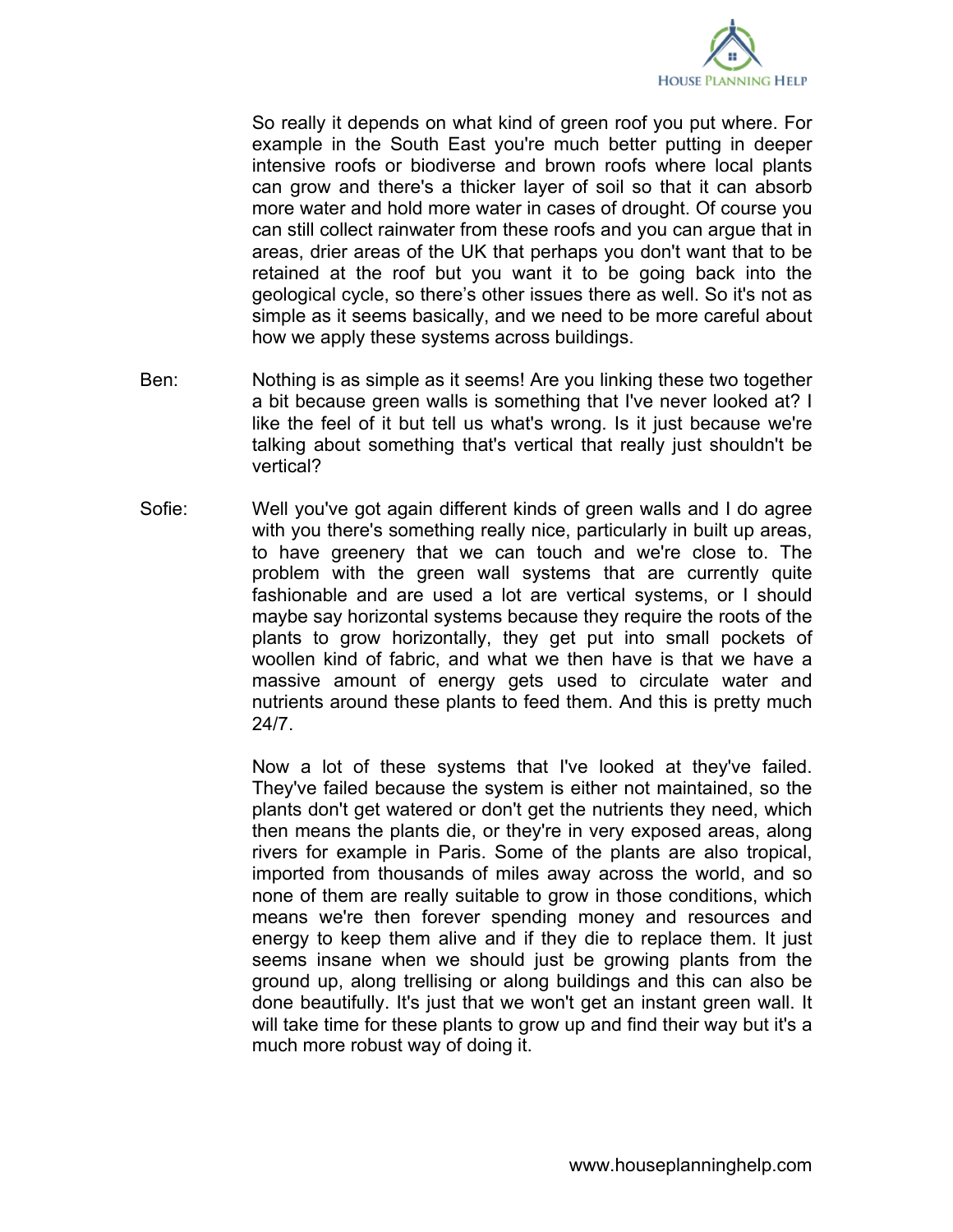

- Ben: It does seem that an overall theme of everything that we've got to do into the future is simplicity. It's about going back to how things were done and taking a simple approach, not something that's over complex.
- Sofie: Yes I think there's definitely something about that that we're either trying to reinvent the wheel or we try to make everything very innovative and special when actually people may have tried certain things already 20 years ago then we've forgotten about it and then we're trying it now again and it doesn't work and I think there is a real danger in sustainable design that we're going towards the gimmicky. Which kind of brings us to the kind of next myth I think which is about micro-renewables such as micro wind turbines that they're not really appropriate to put onto buildings but often they make a building look green. "Look I'm stating how green I am, I care about the environment", but actually you could be doing, well you might be doing more damage than good. The BRE (Building Research Establishment) found that the energy that goes into making the turbine and getting it onto site could actually be greater than the energy you ever get from the wind turbine, particularly when you put them on buildings in urban areas where there's just not enough consistent wind to create sufficient energy. So it's those kind of issues that we have a lot of technologies, it's just how we apply it. We have to be incredibly careful about and steer away from bolt on measures and gimmicky kind of solutions.
- Ben: And quite often the case, as I've seen a picture in the PDF that we're hoping to run alongside this, you have these buildings where actually they switch off the renewables because, I'm thinking of the turbine here, it's too noisy!
- Sofie: Yes, I mean absolutely. There's obviously implications of this, we're not used to it, we don't know necessarily the effects, so millions of pounds are spent on renewables in and around buildings and then there's these unintended consequences which we're finding a lot of. And this is one example whereby basically wind turbines catch the sun, they flicker, they make some kind of noise, we're not used to that, so people complain and they're switched off and then of course at that point we've spent millions and have completely no renewable energy anyway so there's all sorts of, it's quite complex. But I think if we step back to the basics which is sort of what you were saying earlier on, then I think actually we don't make our lives as complex as they need to be.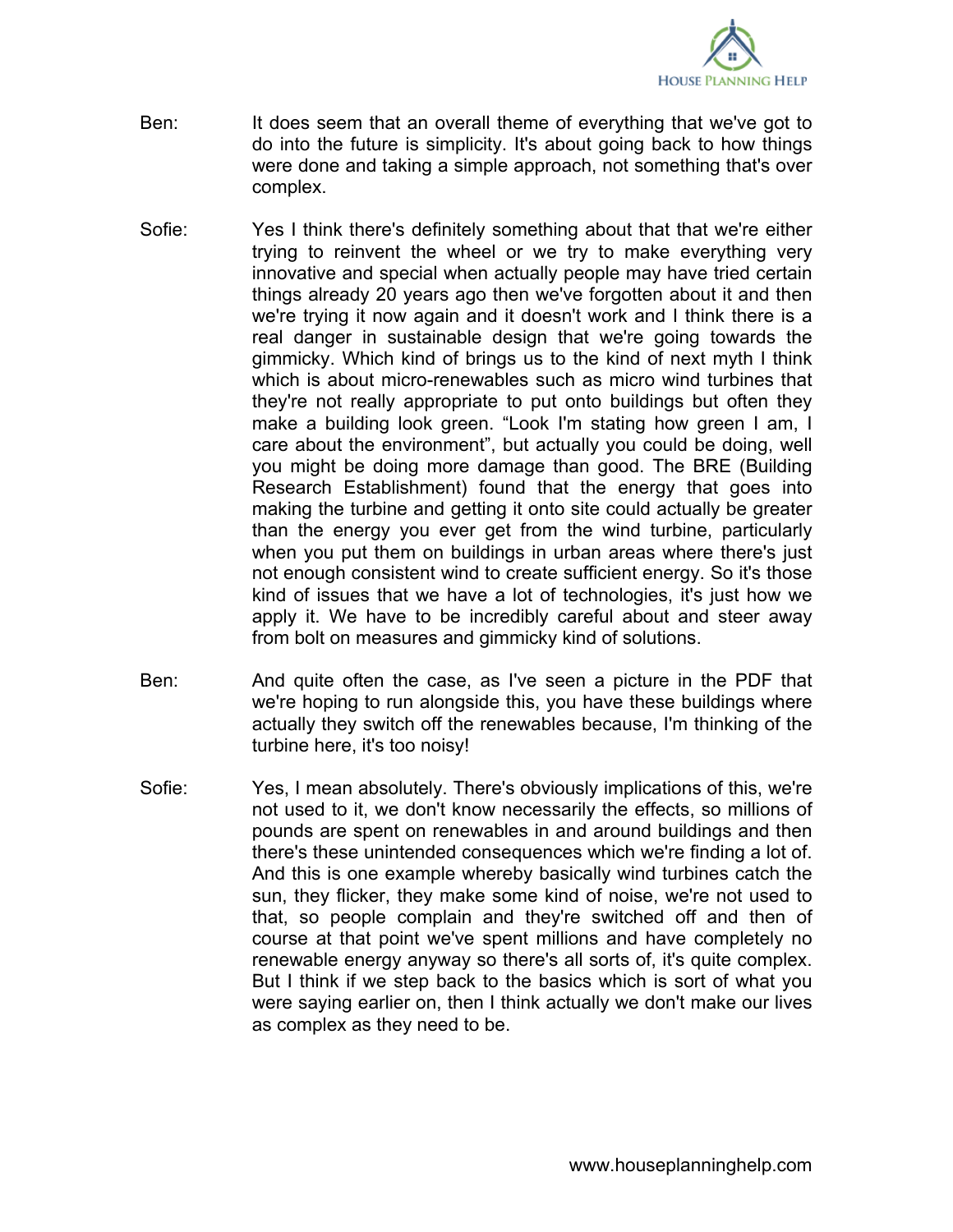

- Ben: The next one that you've got on your list is "Greywater and rainwater harvesting - Is it always environmentally sound?" is the question you pose.
- Sofie: Well again that's the issue, isn't it? If you want to just be concerned about water and saving water then of course installing greywater and rainwater harvesting systems will do exactly that for you. But then depending on the kind of system that you use, you could end up actually saving very little water for a great energy cost. To give you an example, if you've got a large building, quite complex, several units for example housing units or offices, and you collect water, for example from the roof, you probably will need to store it below ground or in the basement and then you need energy to pump this back up for other purposes.

Often rainwater gets used for toilet flushing, and I would argue that rainwater is of too high quality to just flush toilets with. Ideally you'd wash clothes with it or you'd use it for irrigation of landscape for example, and similar issues of course also with greywater recycling, so where we catch water from basins and baths and showers and we basically clean it. That can be done, is often done, chemically and then the water needs to be pumped around again to provide the water for flushing of toilets. Now that's a good use of already used water to flush toilets because the quality isn't as great, but the problem with it is you need dual pipework in all of these systems because if you have not enough rainwater or greywater you need another supply still which is the mains, which means the embodied energy massively increases in these systems. A lot of it is steel, plastic pipework so it does mean that actually the embodied energy is quite high in these systems and on top of that you also have some kind of chemical cleaning component.

So ideally the way we would do greywater and rainwater harvesting would effectively be very localised, and using gravity fed systems. So you just collect stuff, leave it in the roof and then by gravity it just can get used. And also what we call short retention recycling, so that the cleaning doesn't have to happen by mechanically, but small amounts of water can stay for example in a system and immediately get reused so there is no need to worry as much about bacteria and other build-ups in that water.

But a lot of people don't know this. They think "we've got a greywater recycling system we're providing a green system" when actually yes we're saving some water but at great environmental, particularly embodied energy and embodied carbon cost when we do so. So yes, there are definite issues.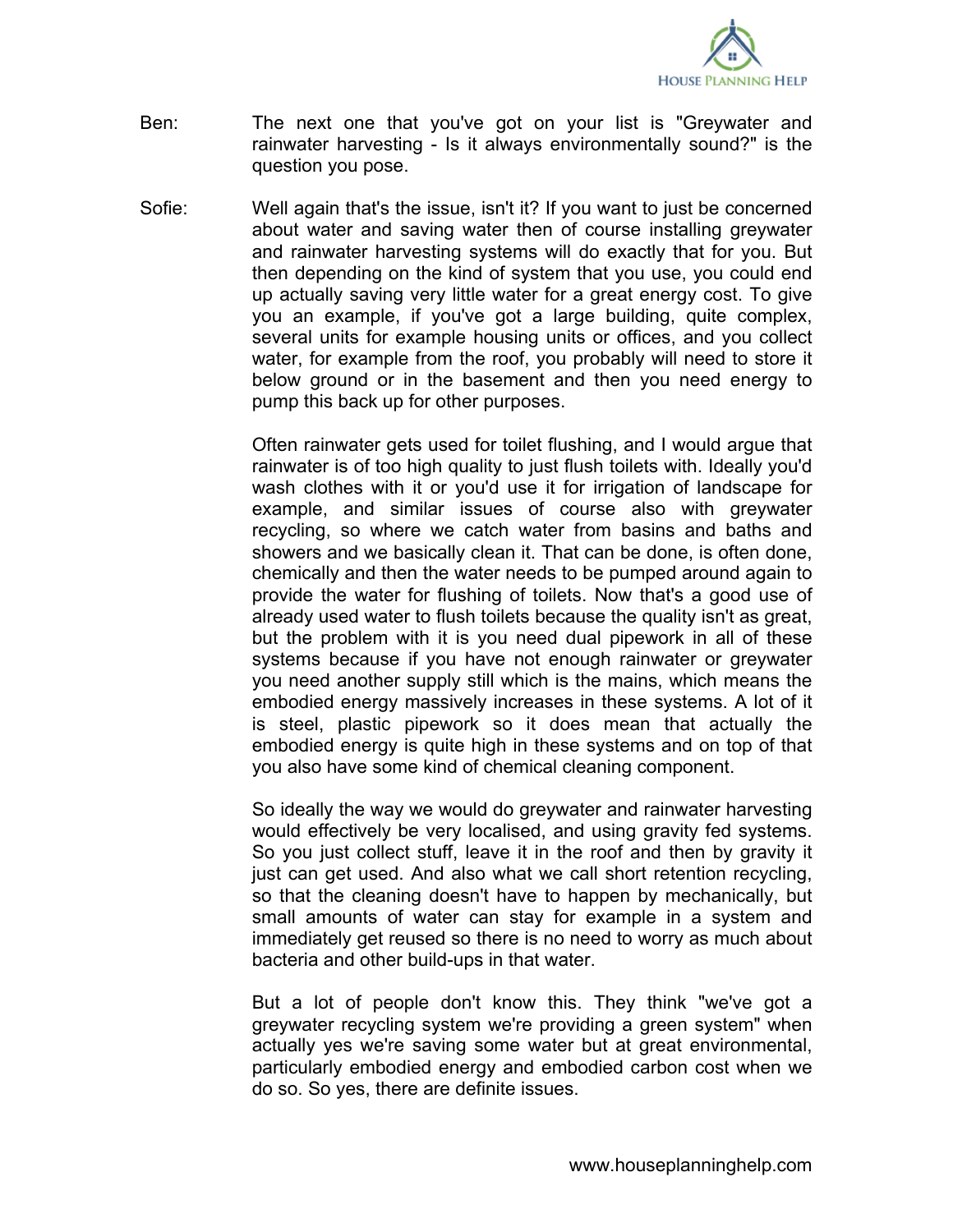

And the other thing which brings me to the kind of seventh myth is that we also think when we apply eco-measures that we'll always save money, that we'll reduce bills, but of course for example if you've got systems like greywater recycling systems you actually spend more energy pumping the water around, cleaning the water, feeding that water back, than actually just using the mains water, so your bills would increase in that case.

- Ben: I've got a question here because this is the issue isn't it, so many people want to do the right thing and I find this even in the podcast that you can interview one person and they'll say one thing and you can interview someone else and they'll contradict what you've already heard. So how, as the person wanting to do the right thing, can we make sure that we get as close to that as possible? Who do we trust?!
- Sofie: You've got to get my book! [Sofie laughs.] No, that's a terrible plug! No, I think you're absolutely right. Of course also our field moves so fast, so sometimes for example we try one thing in a building and almost a building on its own is if you like a prototype. We're not like manufacturing of cars whereby thousands are produced, the first ones are all tested and they go through this rigorous process. If you like each building is almost its own prototype and we actually suffer then from these unintended consequences.
- Ben: Yes but a lot of these new buildings are terrible, at least with cars they're driving things forwards, but we know a lot of buildings are just put up so that they can be sold for money.
- Sofie: Yes and I do think that we're not ambitious enough from a legislation point of view. From the government as well, I think they can do a lot more to drive some of that innovation and these requirements but unfortunately there's a very strong lobby whereby industry is saying we're not ready, this is going to cost too much money, we won't be able to then build the housing that we need to which we're not doing anyway. And it means that a lot of the proposals are then watered down.

Also, researchwise there's been a huge gap in research between pretty much the 80s and late 90s up until maybe 5 years ago. So for 20 years there was almost no research going into how buildings really perform, what are the best solutions, so a lot of what we're doing now somebody's already looked at some time ago at an older system and then we're finding out today that actually solutions aren't quite what we thought they were.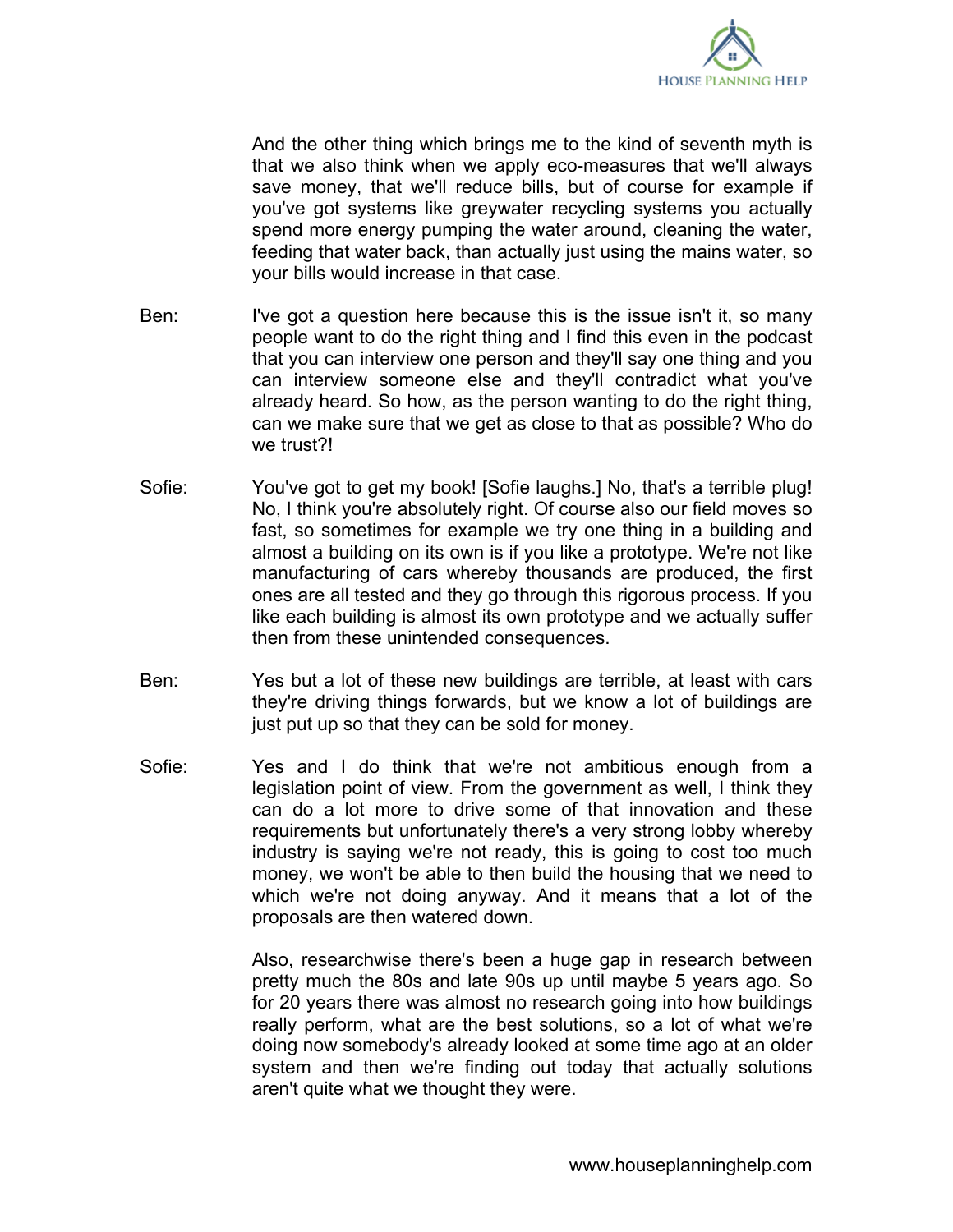

And I think the other thing is, and this was mentioned in the February CIBSE journal as well, that there are real issues, a knowledge gap if you like, between getting the information off academia and practices who do this work, out into the broader industry. There is a real issue whereby we somehow aren't able to get this out to the bigger domain so that everybody's aware of these findings and can build on those, rather than make the same mistakes again. I do think that the Passivhaus Trust, the Good Homes Alliance, they're very good at for example sharing a lot of that work and that research across the wider public and I think there's a lot of good stuff happening there. But we need to do a lot more of this and at all sorts of different levels of technology too, material use and detailing. And I completely agree with you, too much mediocre stuff is built and we're still not quite sure what is right or not and again one thing could be right in one situation and not in another, so it could be that everyone's right or everybody's wrong, but it makes it quite complex from that point of view.

- Ben: Number 8 is "Does a zero-energy building mean its environmental impact is zero?"
- Sofie: Well very quickly no, because currently zero-energy building means we're just looking at the energy used in the building. And for example with the current definition of a zero-carbon building in the UK, you'd actually, and we're still waiting for confirmation of exactly what it will entail, but you'd actually have to build at such low density levels, less than the average of England at about 30 dwellings per hectare, that this means that you can no longer support public transport efficiently. It will just be too expensive to run trains and buses because the population density is too low. Schools will be located further away, shops etc, which effectively means that everybody will be commuting by car. So even if you live in a zero-energy building if then you end up having to commute by car and using fossil fuels to do that your impact would be quite significant actually.

Just briefly on the previous point about eco-measures and energy savings, there's another thing as well about unintended consequences which is basically that we think measures would save energy but actually in a lot of cases people might behave differently, particularly for refurbishment of buildings for example. It's what we call take-back, so there are issues there as well on that point.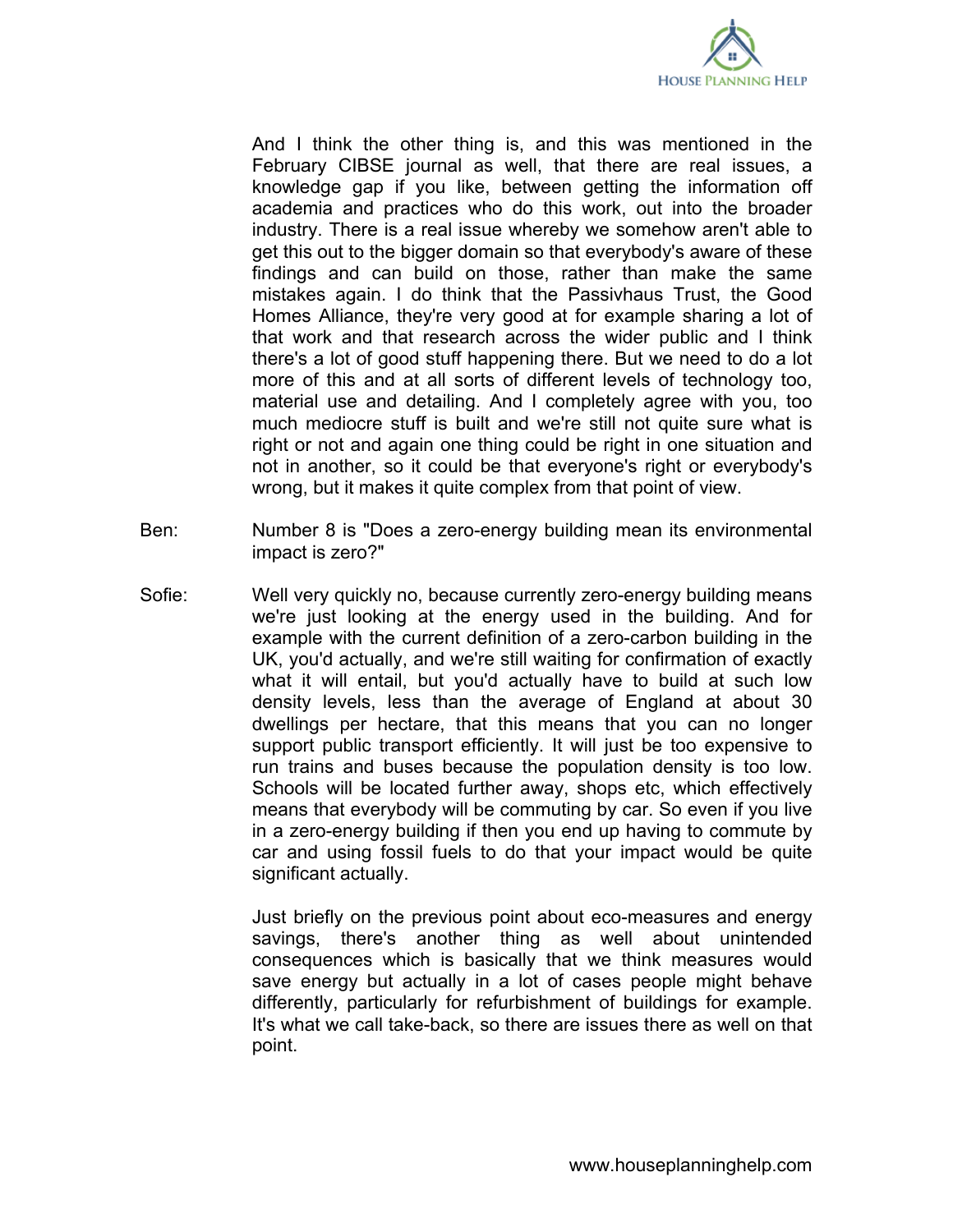

But yes, on the zero-energy building I think it's a shame that we're not looking at it more holistically and that this is so difficult to provide energy from renewables on site and that as soon as you have to look at that you're looking at building a lot less dense or you're looking at technologies that are also limiting, such as biomass boilers for example.

- Ben: I know I'm rushing you through these but it's okay, there's the book! Number 9 is "If I have clean renewable energy it doesn't matter how much I use".
- Sofie: Yeah, I think this is a common myth actually. A lot of researchers particularly will say this, related to the existing housing stock. So we've got about 27 million buildings in the UK. They're built to pretty appalling standards, often because a lot of them are very old so energy then wasn't an issue, and they're still standing and still going to be standing by 2050 so a lot of people then say "well we shouldn't worry about upgrading these and reducing their energy use because we just have to decarbonise the grid and then it doesn't matter how much energy they use". Now that's actually really wrong. Basically if we have high energy demand from buildings it means that we need a substantial array to decarbonise the grid. So we need a huge number of renewables. This not only costs more but we should also not forget that a lot of the renewables are made out of steel and out of finite resources that the greater the array of renewables that we need, the greater the embodied energy of making these renewables is. And it also means that if renewables stop working you actually are back to energy leaking and energy demanding building and it doesn't provide thermal comfort to the occupants. And if for example on-site renewables fail and the resident cannot afford to replace the renewables for example or have them fixed, then the resident wouldn't be able to keep warm. So there is some real issues there.

So first, the first renewable to consider is always energy efficiency before you start looking at renewables who can then provide the remainder, because we simply don't have the resources and the amount of money or space to put this vast array of renewables to meet our current energy demand in buildings.

- Ben: Finally, and I like this one, because it says "Retrofit of existing buildings equals unneeded and boring." Dispelling this myth that retrofit is boring I think it's anything if boring!
- Sofie: Well it depends doesn't it? I think it's boring from the point of view of a lot of architects.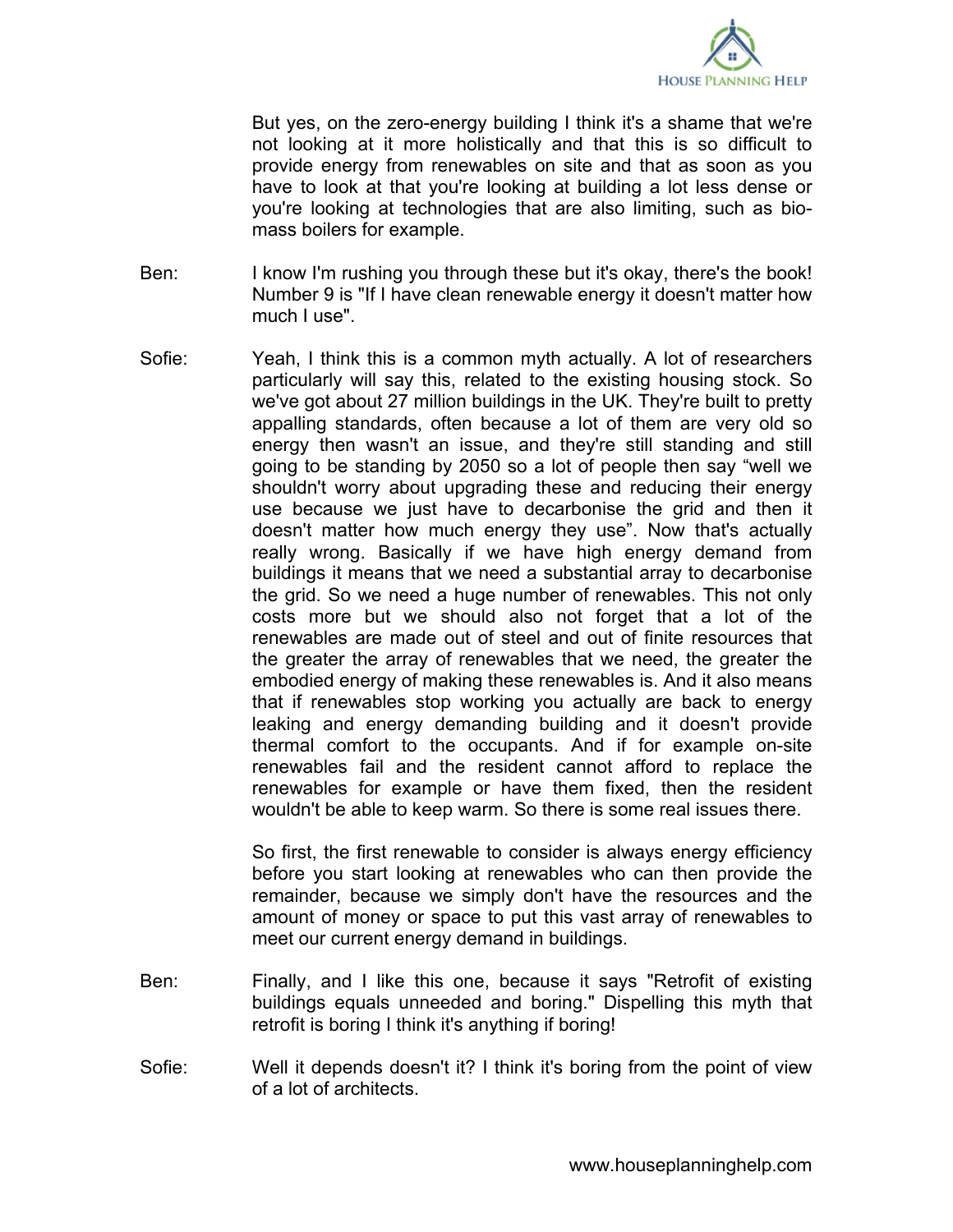

## Ben: Really?

Sofie: Yes, I think a lot of architects like building new buildings because their name is more directly associated with it. [Ben laughs.] But of course when you have a retrofit of a building it means you're retrofitting a building somebody else designed.

> It's also very complex and complicated so it actually feels a lot of the time quite unrewarding for the architect because it feels like they're tinkering at the edges and can't do substantial interventions because of the expense but also because of the existing structure and all of the other limitations of retrofit.

> As I previously said there is about 27 million existing buildings in the UK built to a very bad standard and it's absolutely fundamental that these are upgraded because without doing that we have no chance of meeting any of our carbon budgets by 2050. Also, fuel poverty is a big issue and thermal comfort of people living in these buildings. So it's absolutely fundamental that we do so it's definitely needed, and I would argue I don't think it's boring. I think actually it brings the architect back to some of the base principles that we often forget which is airtightness, thermal bridging, insulation details, where exactly does the window sit in the frame, how do we deal with working for example, with residents who might remain in situ when the works happen? And I think we kind of need to get back to some of that knowledge again that we've long forgotten and so I think it's definitely not boring but I think a lot of people think of it that way.

- Ben: Well Sofie, I want to thank you for going through these environmental design myths and blowing them out of the water, but I suppose I really want to know why you have done all of this? Why you've put the book together and what you hope might come from sharing all this knowledge and investigating a few of these different issues?
- Sofie: Well aside from the fact that it's actually really good fun doing research in this area and it keeps myself up to date, the real reason is actually to make a change. Architects and self-builders don't have the time to read 30 books and try and wade through all of these arguments. So what I try to do is distil everything in one single source and then from there it has loads of pointers to other sources, so that if you know the self-builder or architect wanted to have more detailed information they can go directly to that primary source. But it really is to make a change to make sure that we as